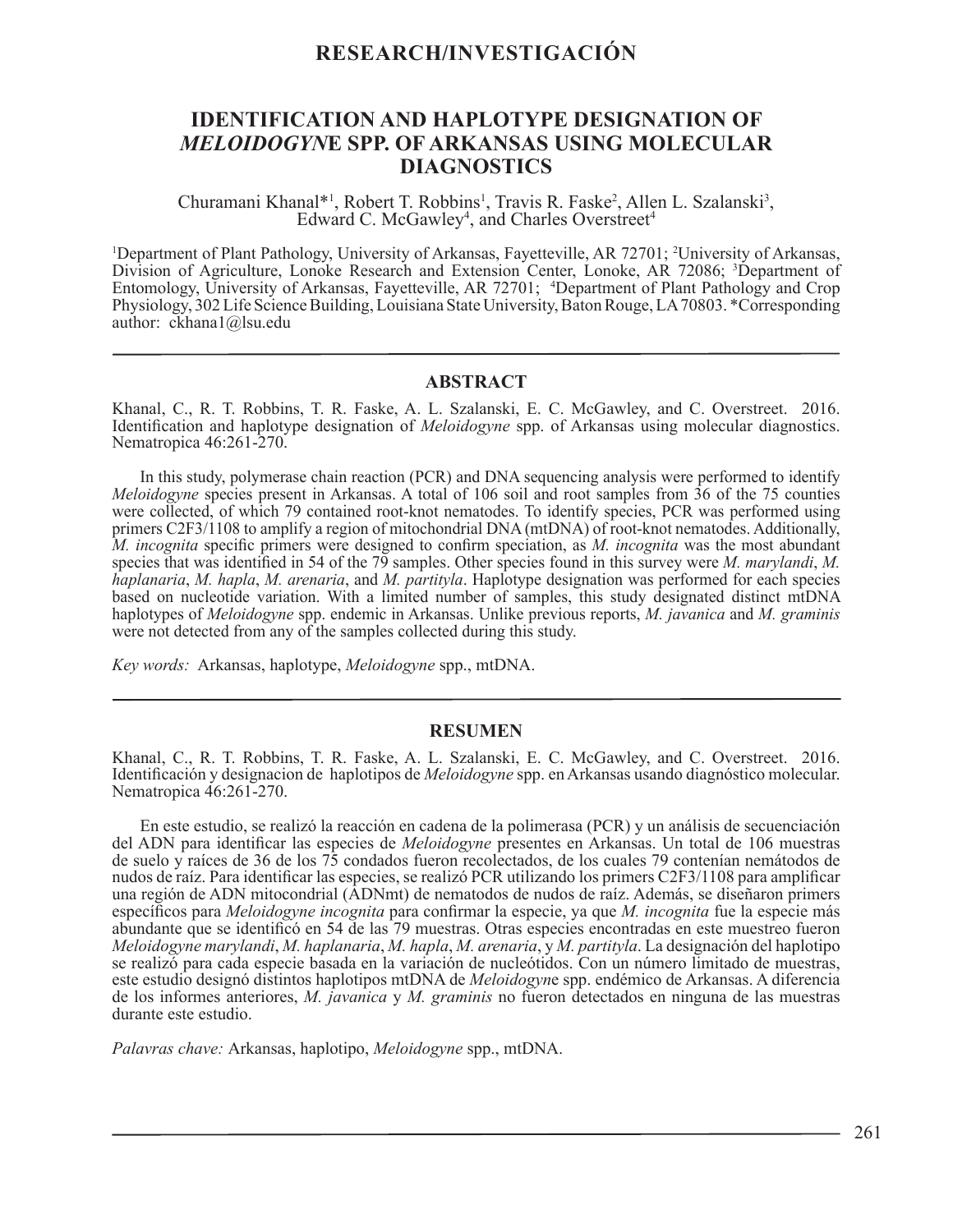#### **INTRODUCTION**

Root-knot nematodes [*Meloidogyne* spp. Goldi (Tylenchida: Meloidogynidae)], are highlyadaptable, obligate plant parasites that are distributed worldwide parasitizing almost every species of vascular plant (Garcia and Sanchez-Puerta, 2012; Jones *et al*., 2013) with 98 species in the genus (Jones *et al*., 2013); however, only a few species have been reported from the United States.

Previous surveys of *Meloidogyne* spp. in Arkansas were conducted by using classical morphological methods. *Meloidogyne graminis* Sledge and Golden, 1964 was first found in 1967 by R. D. Riggs on *Zoysia* spp. in Arkansas (Grisham *et al*., 1974). *Meloidogyne hapla* Chitwood, 1949 was reported on black locust (*Robinia pseudoacacia*) near the Mississippi River in Arkansas (Taylor *et al*., 1982). Norton *et al.* (1984) mentioned the occurrence of *M. arenaria* (Neal, 1889) Chitwood, 1949, *M. hapla*, and *M. incognita* (Kofoid & White, 1919) Chitwood, 1949 in Arkansas. Wehunt *et al.* (1989) reported *M. incognita*, *M. hapla*, *M. arenaria*, *M. graminis*, and *M. javanica* from soybean fields near the Mississippi river in Arkansas and more recently, Walters and Barker (1994) reported *M. hapla*, *M. incognita*, *M. arenaria*, and *M. javanica* (Treub, 1885) Chitwood, 1949 in Arkansas.

*Meloidogyne* spp. have a broad host range and genetic resistance is not always effective against all the species; thus, accurate identification of species is imperative for effective use of host-plant resistance (Eisenback, 1982). Accurate identification of rootknot species using classical morphological methods is often a difficult task and requires personnel with a high level of expertise. Molecular techniques such as polymerase chain reaction (PCR), Restriction Fragment Length Polymorphism (RFLP), and DNA sequencing have been widely used in species identification and genetic studies, because they are fast, less laborious, more sensitive, specific, efficient, and applicable to all life stages of a specimen compared to the conventional methods (Magistrado *et al*., 2001; Keramas *et al*., 2004; Powers, 2004, Adzitey *et al*., 2013;). In recent years, mitochondrial DNA (mtDNA) sequence has been used as a tool for the study of phylogenetic relationships among Metazoa (Gissi *et al*., 2008) and the analysis of haplotypes derived from mtDNA sequences has recently been suggested to be efficient in diagnostics and study of evolutionary relationships of rootknot nematodes (Pagan *et al.*, 2015; Janssen, *et al*., 2016) and entomopathogenic nematodes (Tang and Hyman, 2007; Hyman *et al*., 2011).

The objective of this research was to identify endemic species of root-knot nematodes (RKN) of Arkansas based on molecular diagnostics and to analyze variation of haplotypes among root-knot nematode species.

### **MATERIALS AND METHODS**

#### *Sample collection and nematode extraction*

A request to submit plant roots showing gall symptoms was made through plant health clinic news, the University of Arkansas, Fayetteville, Arkansas. Samples were submitted by farmers, county agents, and master gardeners to the Arkansas Nematode Diagnostic Laboratory, Hope, AR, and the Arkansas Plant Health Clinic, University of Arkansas, Fayetteville, AR. Samples submitted constituted many of samples collected for this study. Furthermore, plant root and/or soil samples were collected by the authors across various cropping systems, horticultural gardens, golf courses, sod farms, and some of the non-agricultural lands in Arkansas. A foot-powered conical core sampler or shovel was used to take soil and root samples up to a depth of about 20 cm. Approximately 500 cm3 of soil and roots was collected, mixed thoroughly, and stored for less than 24 hr prior to extraction or processed immediately.

Second-stage juveniles (J2) were extracted from the soil samples using a rapid centrifugal-flotation technique (Jenkins, 1964) and identified to genus level by using a stereoscopic microscope. Two to twenty J2 were obtained per soil sample extraction. Individual J2 were hand-picked and transferred into a separate vial containing distilled water to reduce contamination and stored at 4°C until DNA was extracted.

Root-knot females were excised from root galls using a sterilized needle, scalpel and a stereoscopic microscope. Individual females excised from roots were kept in a vial containing distilled water and stored at 4°C until DNA was extracted.

#### *Processing of nematode specimens for PCR*

Root-knot nematode J2 obtained from each sample (2 to 10 individuals) were randomly selected for DNA extraction using the smash method (Powers and Harris, 1993). An individual J2 was placed in 2.5 µl of PCR water on a glass slide and cut into at least two pieces using a sterilized 10 µl micropipette tip. The solution containing smashed J2 was used immediately as a template for PCR.

Up to 10 individuals of RKN females were randomly selected and excised for DNA extraction using rapid isolation of mammalian DNA technique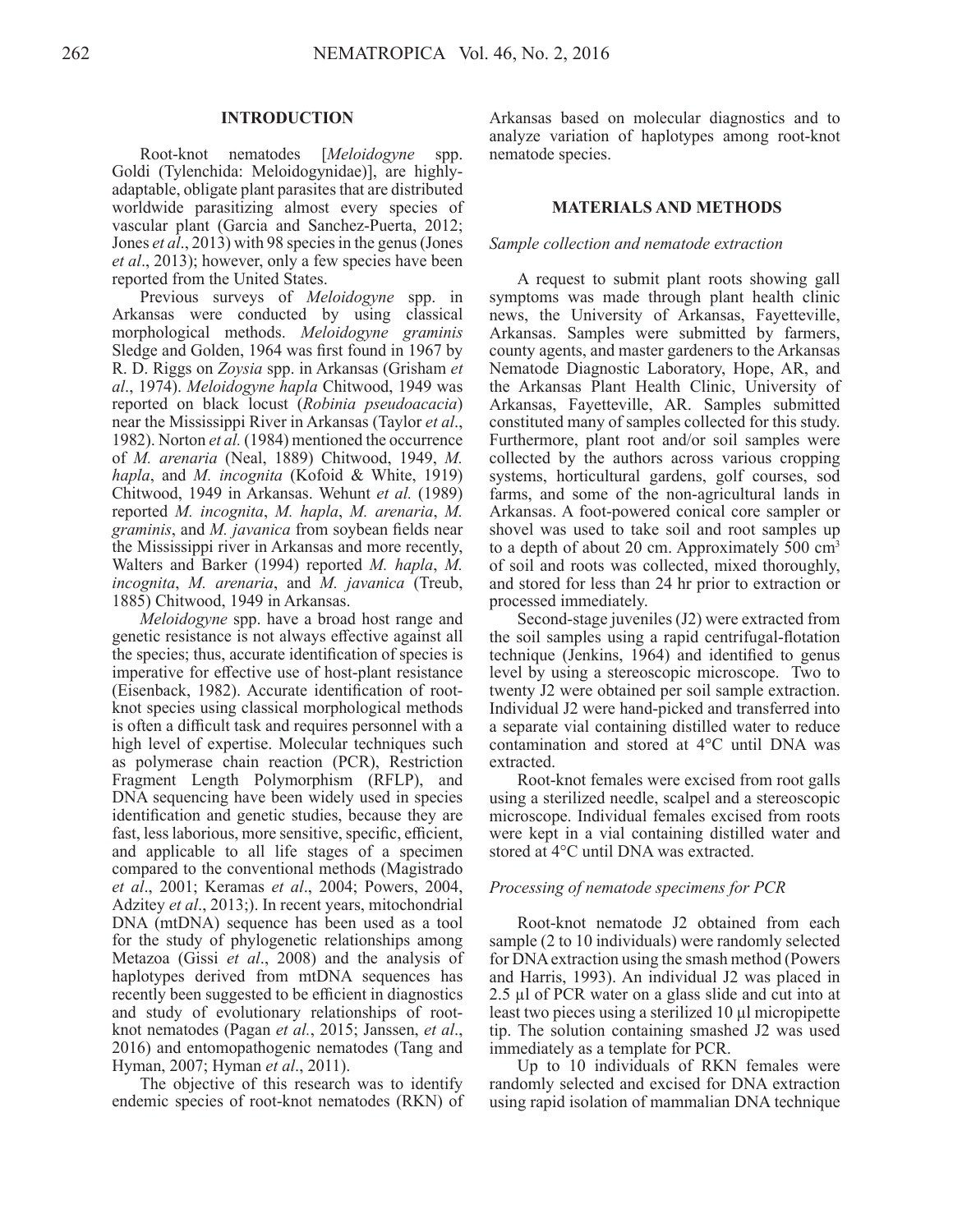(Sambrook and Russel, 2001a). An individual female was ground in a 1.5 ml Eppendorf tube using a 1 ml micropipette tip. As a final step, 12 µl of PCR water was added to the tube and mixed. This solution was used as a DNA template to run PCR. DNA samples were stored at -20°C until further use.

The primer set C2F3 (5'GGTCAATGTTCAGAAATTTGTGG3') and 1108 (5'TACCTTTGACCAATCACGCT3') was used to amplify the region between COII and 16S ribosomal mitochondrial genes of root-knot nematodes (Powers and Harris, 1993; Powers *et al*., 2005). *Meloidogyne incognita* previously identified and maintained on tomatoes in the greenhouse served as a positive control throughout this study. For this process, the PCR master mix was prepared so that each reaction had 2.5 µl of 10X CL buffer (Qiagen, mat no. 1032517), 17.5 µl of PCR water, 1 µl of 25 mM MgCl2 (Qiagen, mat no. 1005482), 0.5 µl of dNTP (10 mM each) (Qiagen, mat no. 1005631), 0.5 µl of 10 µM of each primer (Operon), and 0.25 µl Taq DNA polymerase (5 units/ $\mu$ l) (Qiagen, mat no. 1005476). To the PCR reaction master mix, 2.5 µl of DNA template from J2 or female was added and mixed. PCR was performed in a PTC-100® Peltier thermal cycler (MJ Research, Waltham, MA). Amplification conditions included an initial denaturation at 94°C for 5 min, followed by 35 cycles of denaturation at 94°C for 60 sec, annealing at 58°C for 45 sec, and extension at 72°C for 90 sec. A final extension step was conducted for 10 mins at 72°C.

A 5 µl sub-sample from each PCR reaction was loaded into a well of a 2% agarose gel. The agarose gel (2%) was prepared by mixing 2 g agarose in 100 ml 1X Tris:Borate EDTA (TBE) solution and stained with 3.5 µl of Gel Red Nucleic Acid (Biotium, cat: 41003). Some 5 µl of 100 bp DNA ladder (Promega, ref: G210A) was used to determine size of PCR products and were separated with electrophoresis set at 168V for 50 min. Separated DNA bands were visualized using a UV transilluminator (UVP BioDoc-ItTM, Upland, CA).

## *Purification and sequencing*

Each PCR product was purified using the "standard ethanol precipitation of DNA in microfuge tubes" method (Sambrook and Russell, 2001b). Purified DNA was quantified by loading 1 µl DNA solution into a spectrophotometer (Nanodrop 1000 v 3.6.0).

DNA samples meeting minimum concentration requirement set by DNA Resource Center at the University of Arkansas, Fayetteville, AR, were selected to submit for sequencing. Samples were prepared according to guidelines provided by the

sequencing facility. DNA samples were sequenced in both directions using an ABI 3130xl analyzer BigDye 3.1 chemistry to provide automated DNA sequencing. Pairwise alignment of forward and reverse sequences was performed using ClustalW (Thompson *et al*., 1994) to get consensus sequences. Consensus sequences obtained were compared with non-redundant sequences available in GenBank through Nucleotide BLAST (Basic Local Alignment Search Tool) and species was determined using the highest matches (maximum score, total score, query cover, and E value).

## Meloidogyne incognita *specific primer design*

Based on preliminary experiments, C2F3/1108 primers were sometimes inconsistent when it came to identifying *M. incognita*. Therefore, to ensure PCR samples were identified correctly a second set of species-specific primers were developed. DNA sequences obtained from *Meloidogyne* spp. during this study were aligned together with the complete mitochondrial genome (Humphreys-Pereira and Elling, 2014) available in GenBank using BioEdit 7.1 (Hall, 1999). Based on conserved regions, new primers COF475 (5'CTTTATTAGATCGGGGTTTAAT3'), COF779 (5'TAATAGATTTAGTTCATCTG3'), and COR999 (5'TGATTTAATTCATTATGATA3') were designed. Root-knot nematode identification was first performed with primers C2F3/1108 and gel electrophoresis. If bands in agarose gel matched with *M. incognita*, another PCR reaction was performed with primers COF475/COR999. PCR product amplified with primers COF475/COR999 was purified, sequenced, and confirmed as *M. incognita* based on minimum of 99% homology to specimens in GenBank. Preparation of PCR master mix, gel electrophoresis and sequencing were performed as described above. Amplification conditions optimized for the primer COF475/ COR999 included an initial denaturation at 94°C for 5 min, followed by 35 cycles of denaturation at 94°C for 60 sec, annealing at 43°C for 60 sec, and extension at 72°C for 90 sec. A final extension step was conducted for 10 min at 72°C. Purification and sequencing of PCR product was performed as described above.

In order to design a PCR technique for routine identifications of *M. incognita* without sequencing, DNA templates of *M. incognita* obtained from this study were run with three primers COF475/COF779/ COR999. The PCR master mix was prepared so that each reaction had 2.5 μl of 10X CL buffer (Qiagen, mat no. 1032517), 16.5 μl of PCR water, 1 μl of 25 mM MgCl2 (Qiagen, mat no. 1005482), 0.5 μl of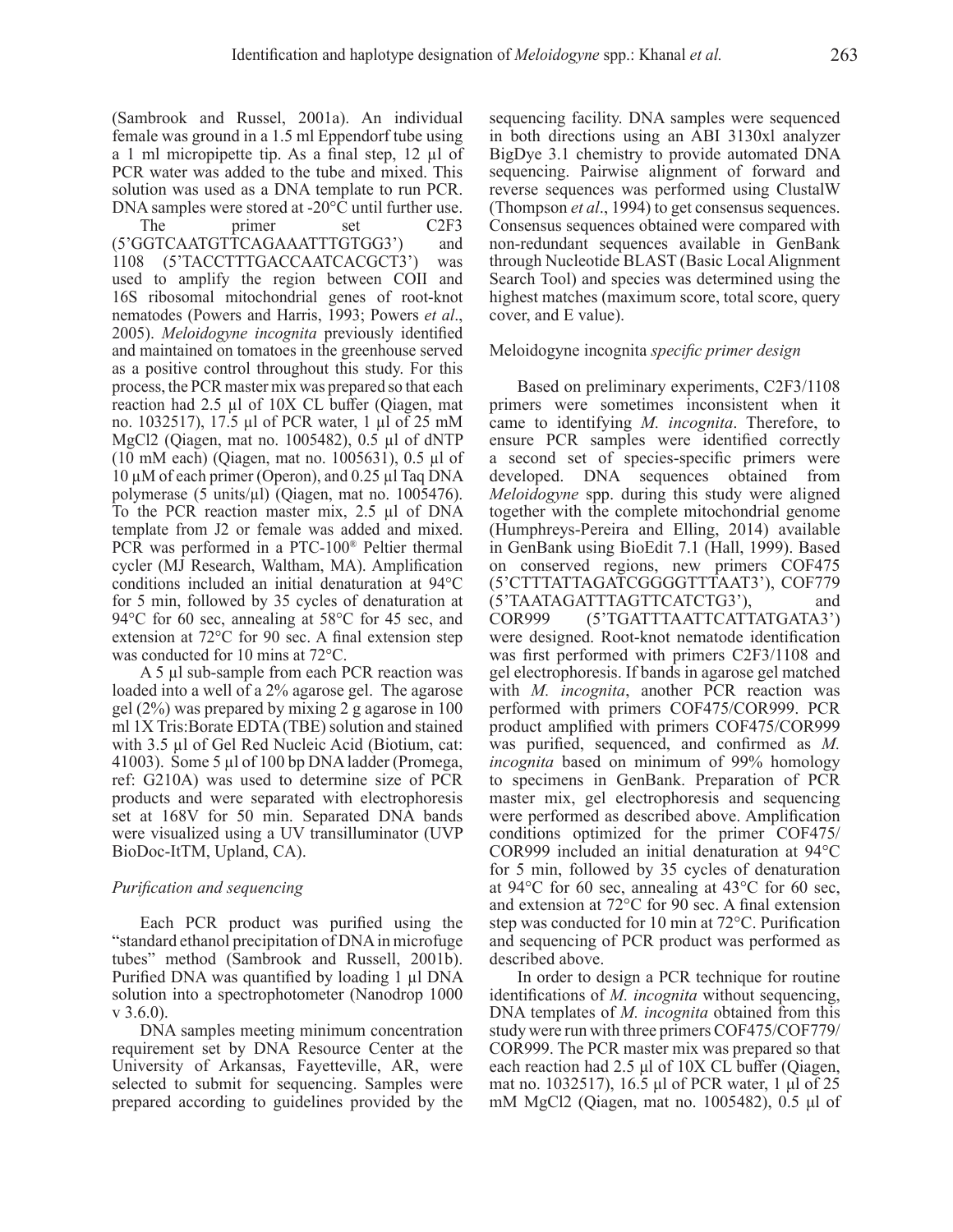dNTP (10 mM each) (Qiagen, mat no. 1005631), 0.5 μl of 10 μM of each primer (Operon), and 0.25 μl Taq DNA polymerase (5 units/μl) (Qiagen, mat no. 1005476). In each PCR tube 22 μl PCR reaction master mix aliquot was kept and 2.5 μl DNA template was added. Optimized amplification conditions included an initial denaturation at 94°C for 5 min, followed by 30 cycles of denaturation at 94°C for 60 sec, annealing at 48°C for 30 sec, and extension at 72°C for 90 sec. A final extension step was conducted for 10 min at 72°C. Negative controls used were *M. haplanaria*, *M. marylandi*, *M. hapla*, *M. arenaria*, and *M. partityla* that were identified during this study. Gel electrophoresis was performed as described above except 7 μl of the PCR product was used.

#### *Phylogenetic analysis*

Bayesian molecular phylogenetic analysis was done with the best-fitting nucleotide substitution model chosen in accordance with the general time reversible gamma (GTR+G) model among 64 different models using the ModelTest v 3.7 (Posada and Crandall, 1998) and PAUP 4.0b10 (Swofford, 2001) programs. Phylogenetic trees were obtained using Bayesian inference with the GTR+G model

using BEAUti and the BEAST 1.7 software (Drummond *et al*., 2012). *Globodera pallida*  (GenBank accession number DQ631911) was used as the outgroup taxon. Additionally, intraspecific variation for each different species was analyzed by aligning the sequences using ClustalW (Thompson *et al*., 1994).

#### **RESULTS**

Seventy-five percent of the 106 soil and root samples collected from 36 of the 75 counties in Arkansas were confirmed to contain at least one of six species of root-knot nematodes (Table 1). Root-knot nematode samples collected in this survey included 27 from soybean (*Glycine max*), 6 from pecan (*Carya illinoinensis*), 13 from tomato (*Solanum lycopersicum*), 5 from bermudagrass (*Cynodon dactylon*), 2 from cotton (*Gossypium hirsutum*), 3 from okra (*Abelmoschus esculentus*), and 50 from other plants.

The use of molecular diagnostics was helpful to identify RKN, but there were challenges to DNA collection. A total of 576 PCR reactions were performed to identify root-knot nematodes. PCR amplification was obtained from 401 reactions while 175 reactions did not amplify. Minimum template



*Meloidogyne* spp. with primer set C2F3/1108.



Fig. 2. Visualization of PCR products from different Fig. 1. Visualization of PCR products from different Fig. 2. Visualization of PCR products from different *Meloidogyne* spp. with primer set COF475/COR999.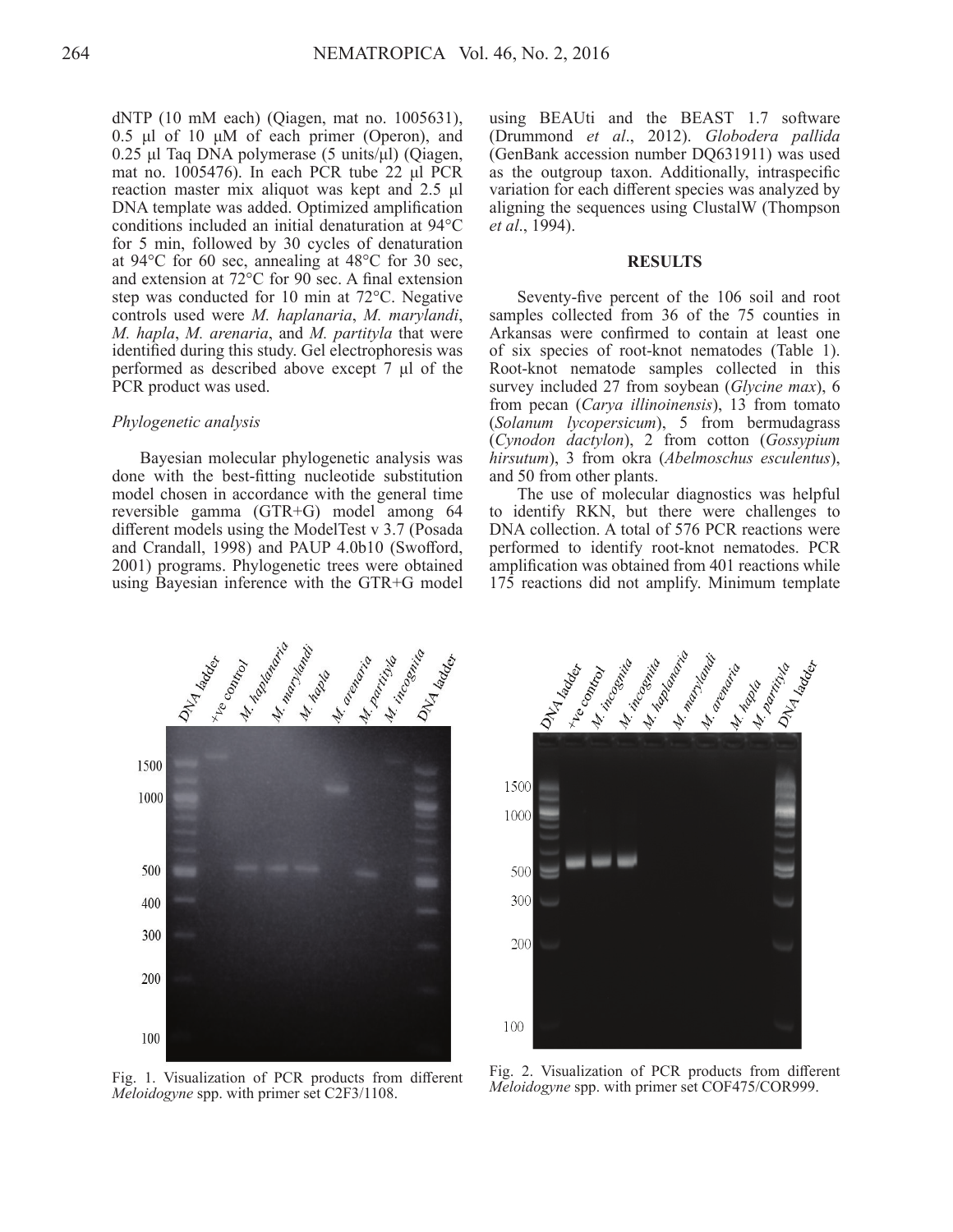| Meloidogyne spp. | Samples positive for<br><b>RKN</b> | No. of Counties $w$ | Hosts/soil | No. of haplotypes |
|------------------|------------------------------------|---------------------|------------|-------------------|
| M. incognita     | 54                                 | 30                  | 14         | $5^x$ , $10^y$    |
| M. haplanaria    | 13                                 |                     | 11         | $8^x$             |
| M. marylandi     |                                    |                     |            | $3^x$             |
| M. hapla         | $5^z$                              |                     |            | $4^x$             |
| M. partityla     |                                    |                     |            | 1 <sup>x</sup>    |
| M. arenaria      |                                    |                     |            | $2^x$             |

Table 1. List of *Meloidogyne* spp. collected during this study with their source of origin (soil or likely host), samples positive for root-knot nematodes (RKN), number of counties each species was obtained from, and number of assigned haplotypes.

wA county may represent more than one root-knot nematode positive sample.

x Species identification was done with primers C2F3/1108.

y Species identification was done with primers COF475/COR999.

z One of the soil samples positive for *M. partityla* was also positive for *M. hapla*.



Fig. 3. Visualization of PCR products from different *Meloidogyne* spp. of Arkansas with primers COF475, COF779, and COR999.

concentration for sequencing was obtained from 217 reactions of which 29 reactions failed to identify a species. A total of 188 PCR reactions were sequenced that include 61 from J2 and 127 from females.

The primer set C2F3/1108 detected *M. incognita* and *M. arenaria* by producing amplicons of 1.5 and 1.1 kb, respectively, and *Meloidogyne haplanaria*, *M. marylandi*, *M. hapla*, and *M. partityla* produced

an amplicon size of 0.5 kb (Fig.1). Although primer set C2F3/1108 was reported to be sufficient to identify many root-knot species (Powers and Harris, 1993; Powers *et al*., 2005), this primer set generally produced some faint and non-specific bands for *M. incognita* collected during this study. *Meloidogyne incognita* specific primers (COF475/COR999) designed in this study produced approximately 550 bp amplicon (Fig. 2). Furthermore, a combination of three *M. incognita* specific primers (COF475/ COF779/COR999) produced two distinct bands of 550 bp and 250 bp (Fig. 3). The newly designed primer set only amplified *M. incognita* collected form this study.

*Meloidogyne incognita* was the most frequently identified species as it was confirmed in 54 of the 106 samples. It was predominantely associated with 25 soybeans and 11 tomato samples and root or soil obtained from corn, cotton, garden pea, carrot, cilantro, tomato, cowpea, cucumber, okra, squash, begonia, and holy basil. The identification of *M. partityla* from pecan mentioned in this study has already been published (Khanal *et al*., 2016). Therefore, discussion on *M. partityla* will not be provided in this article.

Other populations of RKN found were *Meloidogyne marylandi*, *M. haplanaria*, *M. hapla*, and *M. arenaria*. One of the samples was positive for both *M. partityla*, and *M. hapla*. *Meloidogyne marylandi* was found in soil samples from bermudagrass; *Meloidogyne haplanaria*  was identified in root or soil samples from Indian hawthorn, ash, oak, cherry laurel, maple, tomato, willow, rivercane, elm, bermudagrass, and birch; *Meloidogyne hapla* was found in root or soil samples from tomato, oak, pope's phacelia, elm, and rose;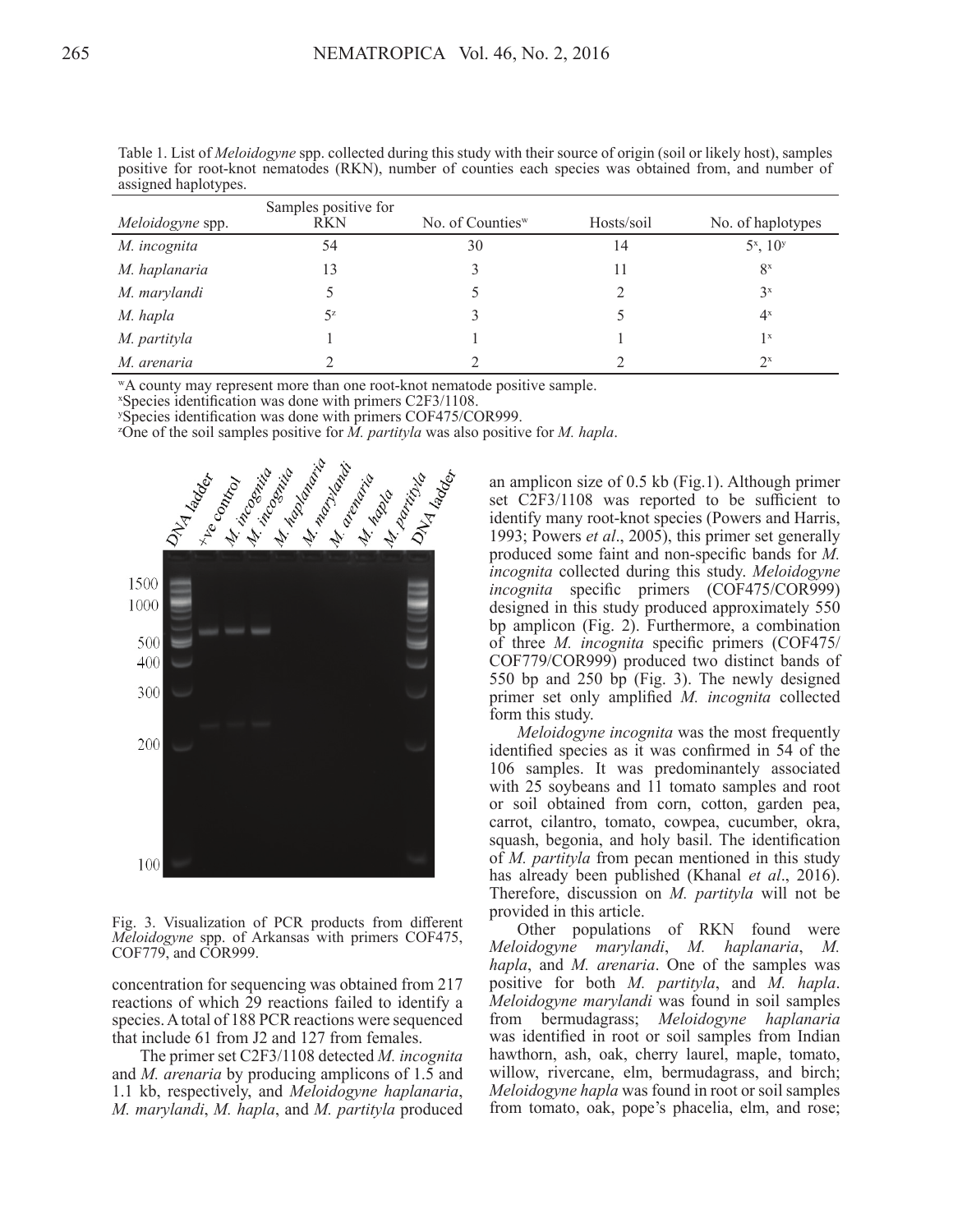| Meloidogyne spp. | Haplotype | Accession<br>number | County                                                                                                                                                                                          | Host <sup>z</sup>                                                                 |
|------------------|-----------|---------------------|-------------------------------------------------------------------------------------------------------------------------------------------------------------------------------------------------|-----------------------------------------------------------------------------------|
| M. incognita     | Mi A1     | KU948011            | Lafayette                                                                                                                                                                                       | corn                                                                              |
| M. incognita     | Mi B1     | KU948012            | Pulaski                                                                                                                                                                                         | soybean                                                                           |
| M. incognita     | Mi C1     | KU948013            | Pope                                                                                                                                                                                            | Soybean                                                                           |
| M. incognita     | Mi D1     | KU948014            | Ashley                                                                                                                                                                                          | soybean                                                                           |
| M. incognita     | Mi E1     | KU948015            | Woodruff                                                                                                                                                                                        | soybean                                                                           |
| M. incognita     | Mi A      | KU948016            | Lonoke, Logan, Desha, Randolf, Johnson,<br>Faulkner, Washington, Columbia, Conway,<br>Hempstead, Lincoln, Cleburne, Desha,<br>Jackson, Pope, Pulaski, Sebastian, Baxter,<br>Van Buren, Lawrence | soybean, cotton, garden pea,<br>tomato, carrot, cilantro, cowpea,<br>squash, okra |
| M. incognita     | Mi B      | KU948017            | Crawford, Lawrence                                                                                                                                                                              | squash, soybean                                                                   |
| M. incognita     | Mi C      | KU948018            | Drew                                                                                                                                                                                            | soybean                                                                           |
| M. incognita     | Mi D      | KU948019            | Crawford                                                                                                                                                                                        | tomato                                                                            |
| M. incognita     | Mi E      | KU948020            | Pope, Pulaski                                                                                                                                                                                   | tomato, melon                                                                     |
| M. incognita     | Mi F      | KU948021            | Philips                                                                                                                                                                                         | squash                                                                            |
| M. incognita     | Mi G      | KU948022            | Pulaski, Faulkner                                                                                                                                                                               | begonia, melon, soil sample                                                       |
| M. incognita     | Mi H      | KU948023            | Jefferson                                                                                                                                                                                       | tomato, Soybean                                                                   |
| M. incognita     | Mi I      | KU948024            | Lawrence, Bradley, Pulaski                                                                                                                                                                      | soybean, tomato                                                                   |
| M. incognita     | Mi J      | KU948025            | Montgomery, Garland                                                                                                                                                                             | holy basil, okra                                                                  |
| M. arenaria      | Ma A      | KU948037            | Hempstead                                                                                                                                                                                       | garden soil                                                                       |
| M. arenaria      | Ma B      | KU948038            | Sebastian                                                                                                                                                                                       | tomato                                                                            |
| M. haplanaria    | Mhr A     | KU948026            | Faulkner, Washington                                                                                                                                                                            | Indian hawthorn, ash, oak,<br>cherry, maple                                       |
| M. haplanaria    | Mhr B     | KU948027            | Washington                                                                                                                                                                                      | maple                                                                             |
| M. haplanaria    | Mhr C     | KU948028            | Baxter                                                                                                                                                                                          | tomato                                                                            |
| M. haplanaria    | Mhr D     | KU948029            | Washington                                                                                                                                                                                      | willow                                                                            |
| M. haplanaria    | Mhr E     | KU948030            | Washington                                                                                                                                                                                      | rivercane, elm                                                                    |
| M. haplanaria    | Mhr F     | KU948031            | Washington                                                                                                                                                                                      | maple                                                                             |
| M. haplanaria    | Mhr G     | KU948032            | Washington                                                                                                                                                                                      | Bermuda grass                                                                     |
| M. haplanaria    | Mhr H     | KU948033            | Washington                                                                                                                                                                                      | birch                                                                             |
| M. marylandi     | MmA       | KU948034            | Hempstead, Craighead, Perry                                                                                                                                                                     | Bermuda grass                                                                     |
| M. marylandi     | Mm B      | KU948035            | Logan                                                                                                                                                                                           | pecan grove soil                                                                  |
| M. marylandi     | Mm C      | KU948036            | Drew                                                                                                                                                                                            | Bermuda grass                                                                     |
| M. hapla         | Mha A     | KU948039            | Washington                                                                                                                                                                                      | oak                                                                               |
| M. hapla         | Mha B     | KU948040            | Washington                                                                                                                                                                                      | pope weed, elm                                                                    |
| M. hapla         | Mha C     | KU948041            | Craighead                                                                                                                                                                                       | rose                                                                              |
| M. hapla         | Mha D     | KU948042            | Logan                                                                                                                                                                                           | pecan grove soil                                                                  |
| M. partityla     | Mpa A     | KP975420            | Logan                                                                                                                                                                                           | pecan                                                                             |

Table 2. List of *Meloidogyne* spp. haplotypes designated in current study with GenBank accession number, origin of sample, and host.

z Host indicates the sample (root or soil) was collected from around the root zone of respective plant.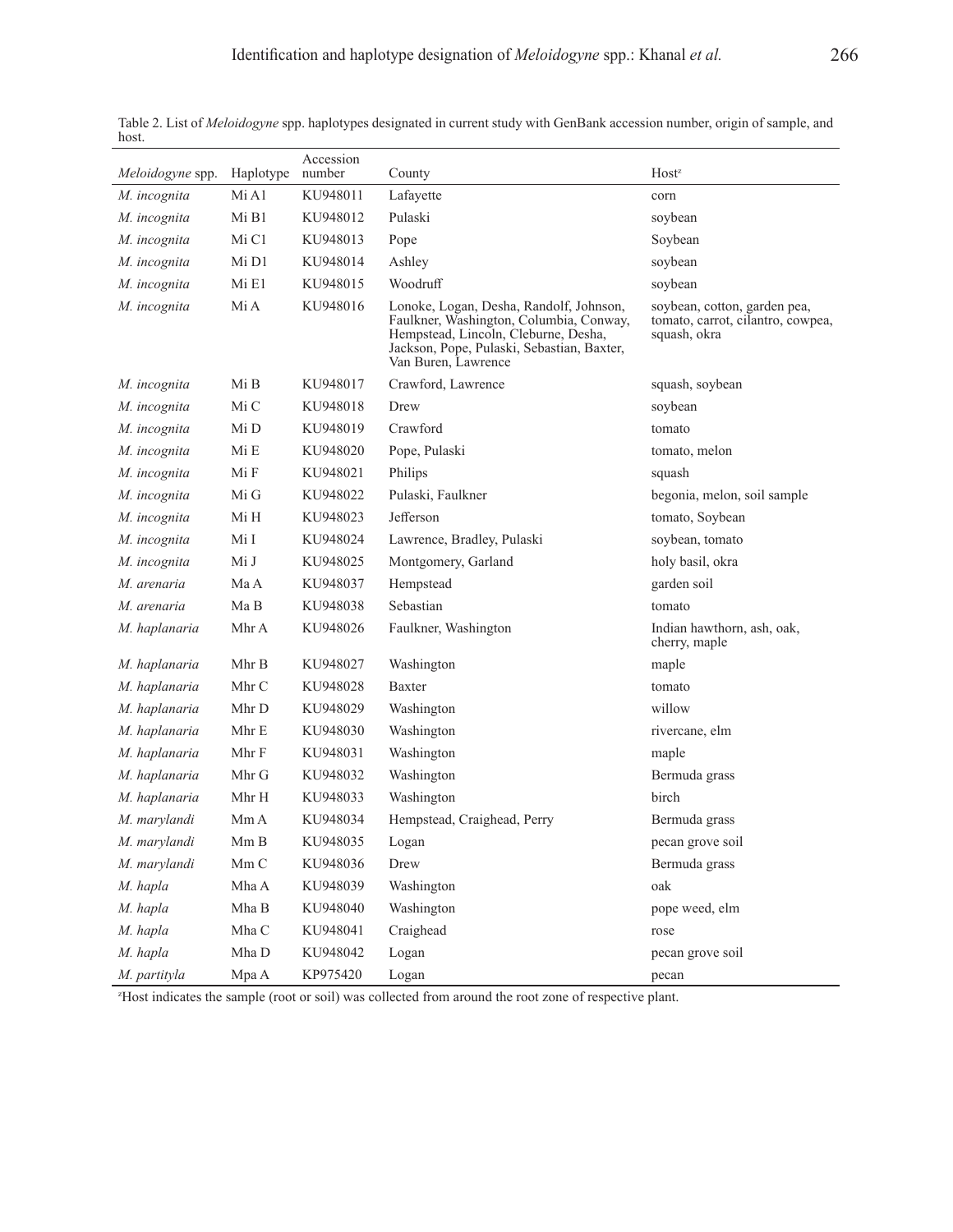

Fig. 4. Bayesian tree inferred from mitochondrial DNA sequence under GTR+I+G model (-INL=2438.149; freqA=0.3074; freqC=0.0659; freqG=0.1252; freqT=0.5014; R(a)=1.27417; R(b)=3.35613; R(c)=1.37264;  $R(d)=1.16204$ ;  $R(e)=1.32528$ ;  $R(f)=1$ . Numbers at clade branch points represent posterior probability values. Gen-Bank accessions KU948011-KU948042, and KP975420 represent the haplotypes obtained from this study. Rest of the accessions were pulled from GenBank database as references.

*Meloidogyne arenaria* was obtained from a garden soil sample and a tomato root (Table 1-2).

Molecular phylogenetic analysis produced distinct clades of *M. incognita*, *M. haplanaria*, *M. arenaria*, *M. hapla*, *M. marylandi*, and *M. partityla* and formation of sub-clades for *M. incognita*, *M. haplanaria*, *M. marylandi*, and *M. hapla* indicates that variation is present within root-knot species of Arkansas (Fig. 4).

Any two sequences of a species completely identical to each other were considered as the same haplotype. Haplotype designation was based on reference sequences for each species which are one of the mtDNA sequences obtained from respective species identified in this study. The amount of genetic variation in each haplotype was determined based on number of nucleotide insertions, deletions, or substitutions in contrast to a reference haplotype (Table 1-2). *Meloidogyne incognita* haplotypes (GenBank accessions KU948011-KU948025) had up to 3 nucleotide insertions, deletions, or substitutions. *Meloidogyne arenaria* haplotypes (GenBank accessions KU948037-KU948038) differed by 11 nucleotide substitutions. *Meloidogyne haplanaria* haplotype sequences (GenBank accessions KU948026-KU948033) had highest genetic variation of up to 4 nucleotide deletions and up to 16 nucleotide substitutions. *Meloidogyne marylandi* haplotypes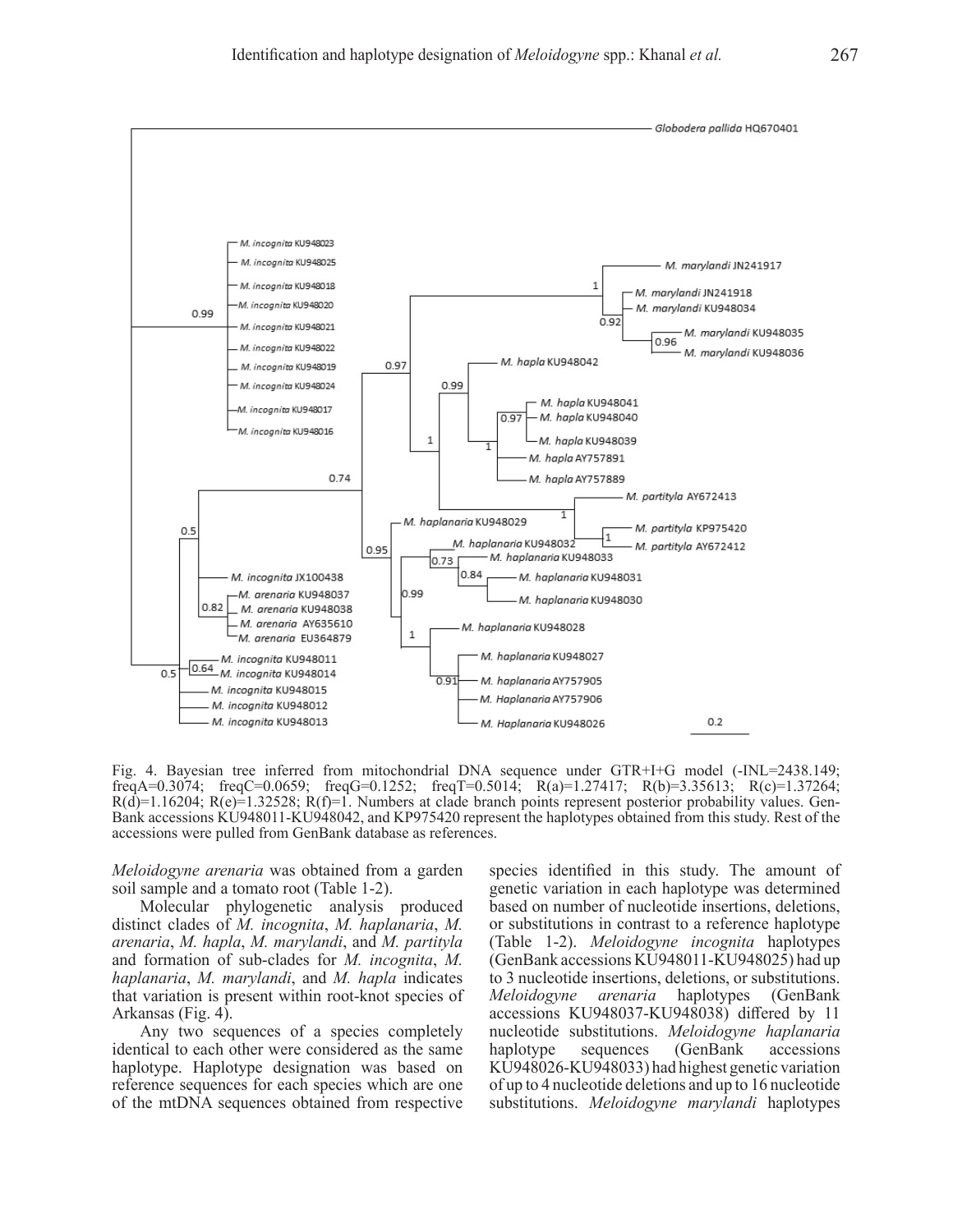(GenBank accessions KU948034-KU948036) had up to 2 nucleotide substitutions. Similarly, one of the *M. hapla* haplotypes (GenBank accessions KU948039-KU948042) had 1 nucleotide deletion while others had 1 to 12 nucleotide substitutions. DNA sequences of each haplotype were submitted to GenBank.

#### **DISCUSSION**

In this study six species of root-knot nematodes occurring in Arkansas were identified: *M. incognita*, *M. haplanaria*, *M. marylandi*, *M. hapla*, *M. arenaria*, and *M. partityla*. Similar studies using molecular analysis have been conducted in various regions of the United States. A regional survey conducted in the central United States identified *M. incognita*, *M. arenaria*, *M. hapla*, *M. graminis*, *M. javanica*, *M. chitwoodi*, *M. fallax*, *M. enterlobii*, *M. partityla*, and *M. konaensis* using mitochondrial primers (C2F3/1108) and restriction digestion enzymes (Powers *et al*., 2005). A survey of golf courses of the western United States identified *M. nassi*, *M. graminis*, *M. marylandi*, *M. minor*, and *M. chitwoodi* (McClure *et al*., 2012). Unlike the reports by Powers *et al*. (2005) and McClure *et al.* (2012), *M. graminis*, *M. javanica*, and any regulatory species were not detected in this study.

*Meloidogyne incognita* was identified as the most widespread root-knot nematode in Arkansas and was the only species of root-knot nematode identified from 25 soybean samples collected in the state. Most of the cotton acreage in the late 1970's was gradually replaced by soybean in Arkansas, which likely contributed to the high frequency of this nematode species on soybean (Robert Robbins, personal communication). Interestingly, *M. incognita* from samples of cotton, soybeans, and tomato samples were Mi A haplotypes, suggesting the haplotypes were distributed from old cotton fields as a common source. *Meloidogyne incognita*  collected and amplified with primers COF475/ COR999 had 99 to 100% genetic identity with *M. incognita* sequences available in GenBank indicating a high level of intraspecific variation in the species.

Only *M. marylandi* was detected on Poaceae plants as *Cynodon dactylon* whereas *M. graminis*  was undetected. Given that only five samples were processed and all turned out to be positive for *M. marylandi*, this root-knot nematode is probably a dominant species from golf courses in Arkansas. However, further samples of golf courses and sod farms are needed to determine the most common species of RKN on grass in Arkansas. *Meloidogyne marylandi* collected in this study had 98-99% genetic identity to sequences submitted by McClure *et al*. (2012) from Arizona (GenBank accession numbers

JN241917 and JN241918) suggesting the existence of variability in geographic isolates of the same species.

*Meloidogyne arenaria* was only detected from two soil samples, a residential garden and a tomato root sample (Table 2). Only one *M. arenaria* specimen was obtained from each of the samples suggesting many possibilities: a good host was not present, sampling missed the main population, the soil was not favorable for reproduction, or it was just present in very low numbers in the sample. *Meloidogyne arenaria* shared 99% identity with *M. arenaria* GenBank accession numbers AY635610 and KF993637.

More genetic variation was observed for *M. haplanaria* than any other root-knot species. This genetic variation was also reflected in the Bayesian phylogenetic tree (Fig. 4). *Meloidogyne haplanaria*  from Arkansas shared 96-99% identity with the *M. haplanaria* from Texas (GenBank accession numbers AY757905 and AY757906).

*Meloidogyne hapla* was found in samples from northern regions of Arkansas, which suggests their distribution in this region. However, performing an extensive sampling from southern regions of Arkansas would be useful to confirm their exact distribution. *Meloidogyne hapla* from Arkansas shared 98-99% identity with *M. hapla* GenBank accession numbers KF993633 and AY757899.

Phylogenetic tree (Fig. 4) was useful to study the relationships among the specimens collected. Each species formed distinct clade with known nucleotide sequences pulled form GenBank. Formation of distinct clade for each species provided further evidence on identification of accurate species despite the identity score of 96% to 100% in nucleotide BLAST.

Haplotype variation provides an insight on extent of genetic variation in a species, and a few studies have been conducted to study mtDNA haplotype variation of nematodes. With a limited number of samples, our study identified and designated several mtDNA haplotypes of *Meloidogyne* spp. endemic to Arkansas (Table 1 and 2). A study with larger number of samples from Arkansas and other states would reveal the presence of other mtDNA haplotypes in RKN and it will provide more insight on haplotypes distribution.

Low level of PCR amplification was obtained with the primers C2F3/1108. The possible reasons for not getting any amplification with some of the specimens include a low amount of DNA template was recovered, DNA was degraded, and/or the specimen picked was not a root-knot nematode. Unlike C2F3/1108 primers, *M. incognita* specific primers designed in this study produced sufficient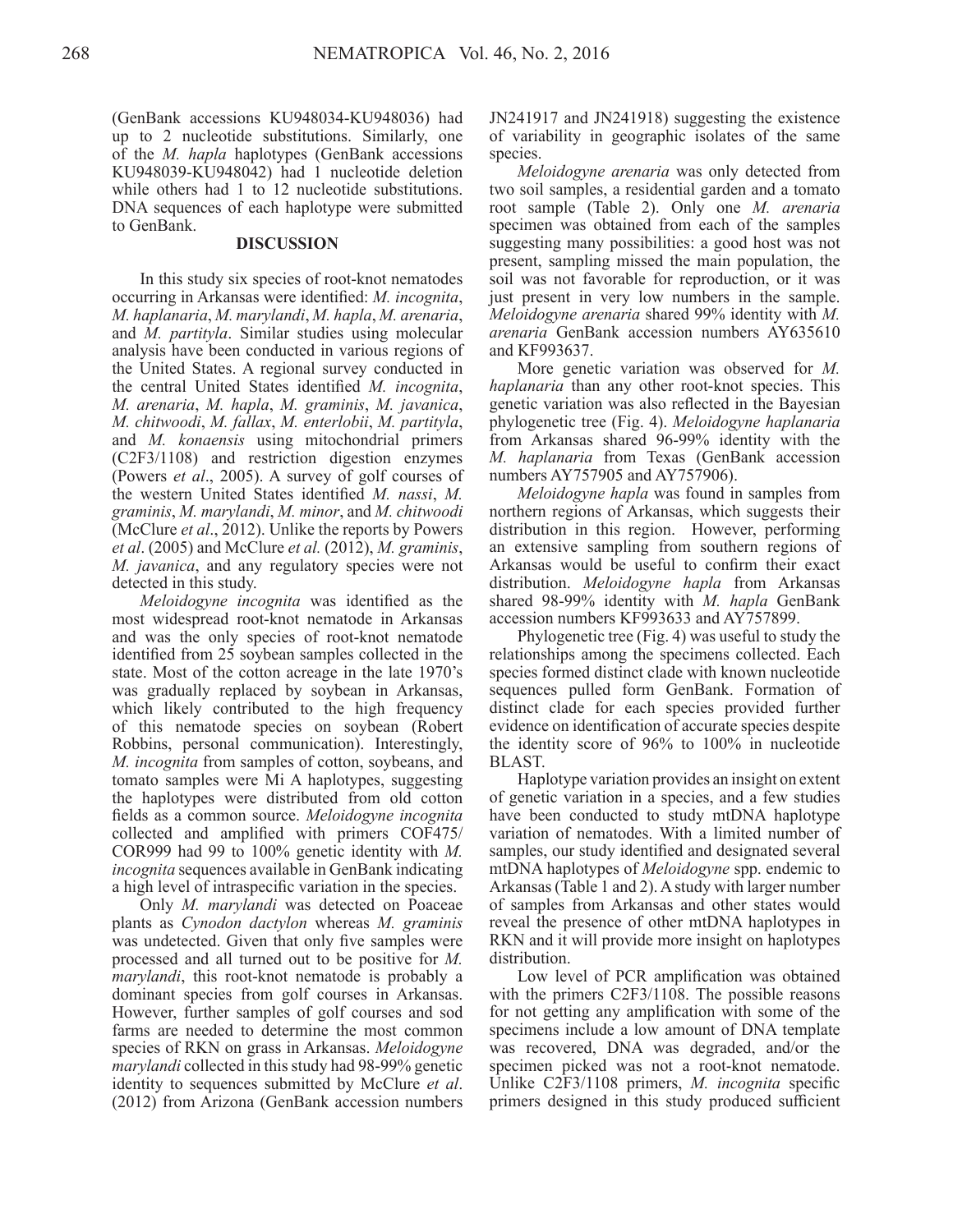DNA template for sequencing. *Meloidogyne incognita* primers have previously been designed based on ribosomal DNA sequences (Saeki *et al.,* 2003; Qiu *et al*., 2006; Adam *et al*., 2007), however, availability of the *Meloidogyne incognita* specific primers targeting mtDNA genes were lacking. Additionally, use of multiple primers can be more effective in species determination, as false identification is minimized when diagnostics is based on multiple bands. Specificity of the primers designed in this study were tested only for the species obtained from this survey. However, validation of newly designed primers with other species or the species from outside Arkansas would provide more evidence on the limits of their specificity. Additionally, specificity of the primers could not be tested with *M. javanica* due to unavailability of the specimen during study period. However, the region segment that the primers amplified are not completely identical in *M. incognita* and *M. javanica*. Because *M. incognita* and *M. javanica* share some common nucleotide sequences in their genome, it is suggested that the primers designed in this study should not be used for diagnostic purposes before their specificity test with *M. javanica*.

*Meloidogyne graminis* and *M. javanica* were not detected in this survey as in previous reports (Grisham *et al*., 1974; Wehunt *et al*., 1989; Walters *et al*., 1994) because of lack of information on exact location. However, it is likely that with more extensive surveys these species could be detected.

Results from this study provide a basis for study of variations and distribution of root-knot nematodes and their mtDNA haplotypes across various geographic locations. Once information on existing haplotypes in different states are available, it will open an opportunity to study the distribution, variations, and co-evolution of *Meloidogyne* spp. across the country.

## **LITERATURE CITED**

- Adam, M. A. M., M. S. Phillips, and V. C. Blok. 2007. Molecular diagnostics key for identification of single juveniles of seven common and economically important species of root-knot nematodes (*Meloidogyne* spp.). Plant pathology 56:190-197.
- Adzitey, F., N. Huda, and G. R. R. Ali. 2013. Molecular techniques for detecting and typing of bacteria, advantages, and application to foodborne pathogens isolated from ducks. 3 Biotech 3:97-107.
- Drummond A. J., M. A. Suchard, D. Xie, and A. Rambaut. 2012. Bayesian phylogenetics with BEAUti and the BEAST 1.7. Molecular Biology

and Evolution 29:1969-1973.

- Eisenback, J. D. 1982. Morphological comparison of head shape and stylet morphology of secondstage juveniles of *Meloidogyne* species. Journal of Nematology 14:339-343.
- Garcia, L. E., and M. V. Sanchez-Puerta. 2012. Characterization of a root-knot nematode population of *Meloidogyne arenaria* from Tupungato (Mendoza, Argentina). Journal of Nematology 44:291-301.
- Gissi, C., F Iannelli, and G. Pesole. 2008. Evolution of the mitochondrial genome of Metazoa as exemplified by comparison of congeneric species. Heredity 101:301-320.
- Grisham, M. P., J. L. Dale, and R. D. Riggs. 1974. *Meloidogyne graminis* and *Meloidogyne* spp. on Zoysia; Infection, reproduction disease development, and control. Phytopathology 64:1485-1489.
- Hall, T. A. 1999. BioEdit: A user friendly biological sequence alignment editor and analysis program for windows 95/98/NT. Nucleic Acids Symposium Series 41:95-98.
- Humphreys-Pereira D. A., and A. A. Elling. 2014. Mitochondrial genomes of *Meloidogyne chitwoodi* and *M. incognita* (Nematoda: Tylenchina): Comparative analysis, gene order and phylogenetic relationships with other nematodes. Molecular and Biochemical Parasitology 194:2032.
- Hyman, B. C., S. C. Lewis, S. Tang, and Z. Wu. 2011. Rampant gene rearrangement and haplotype hypervariation among nematode mitochondrial genomes. Genetica 139:611-615.
- Janssen, T., G. Karssen, M. Verhaeven, D. Coyne, and W. Bert. 2016. Mitochondrial coding genome analysis of tropical root-knot nematodes (*Meloidogyne*) supports haplotype based diagnostics and reveals evidence of recent reticulate evolution. Nature Scientific Reports 6:22591.
- Jenkins, W. R. 1964. A rapid centrifugal-flotation technique for separating nematodes. Plant Disease Reporter 48:692.
- Jones, J. T., A. Haegeman, E. G. J. Danchin, H. R. Gaur, J. Helder, M. G. K. Jones, T. Kikuchi, R. Manzanilla-Lopez, J. E. Palomares-Rius, W. M. L. Wesemael, and R. N. Perry. 2013. Top 10 plant-parasitic nematodes in molecular plant pathology. Molecular Plant Pathology 14:946- 961.
- Keramas, G., D. D. Bang, M. Lund, M. Madsen, H. Bunkenborg, P. Telleman, C. B. V. Christensen. 2004. Use of culture, PCR analysis, and DNA microarrays for detection of *Campylobacter jejuni* and *Campylobacter coli* from chicken